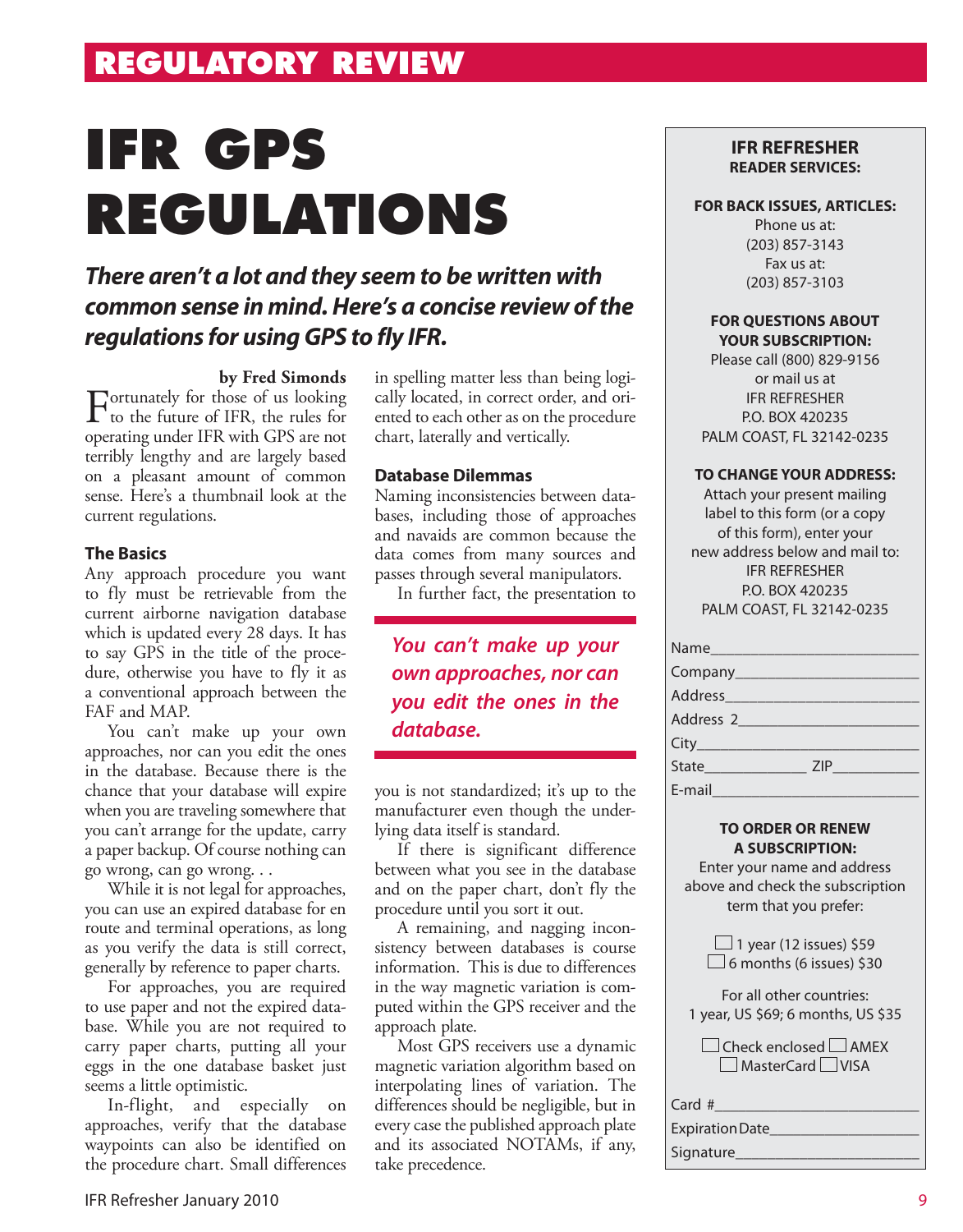# **REGULATORY REVIEW**



#### **Receiver Substitution**

**ARV DATE** 

It is legal for you to substitute your IFR en route and terminal GPS, as well as one additionally certified for approaches, for DME and ADF. This is true whether the DME or ADF is part of an approach or not.

**COMPUTE RAIM?** 

24-NOV-09

If the approach says ADF REQUIRED or DME REQUIRED, your IFR GPS is an acceptable substitute.

Although not regulatory, the AIM lists twelve functions you should be able to perform before venturing forth under IFR.

These include using the RAIM feature, inserting a DP, flying procedure turns and DME arcs, programming direct and routed missed approaches; *(above) and the Garmin G1000 RAIM prediction button (left).*

holds; flying approaches with radar vectors and especially recognizing and knowing what to do if you experience a RAIM failure before and after the final approach waypoint.

#### **Non-WAAS Rules**

Basic GPS equipment for IFR is approved under Technical Standard Order C-129. Handheld receivers do not meet C-129 in part because they lack Receiver Autonomous Integrity Monitoring (RAIM) which warns of GPS inaccuracies.

Two additional concerns are that the batteries will die when you need them the most, and that the inside antenna may not pick up satellites reliably enough for IFR use.

While not legal as a primary navigational aid for IFR operations, a handheld is nevertheless an excellent tool for enhancing situational awareness.

FAA conservatism requires non-WAAS units to be backed up with an approved and working alternate means of navigation including ground-based navaids. For most of us this means VORs.

It isn't necessary to monitor the VORs if the GPS receiver uses RAIM. Should the RAIM's internal logic fail, active monitoring of alternate means becomes mandatory.

Non-WAAS IFR GPS receivers conduct a RAIM check at least two miles before reaching the final approach waypoint. If the RAIM check fails, the approach will not switch from armed to approach mode. Should this happen, don't descend, but fly to the missed approach waypoint, execute the missed approach procedure and contact ATC.

Interestingly, if the failure occurs after the final approach waypoint, the receiver will continue to operate without a RAIM warning for up to five minutes to allow completion of the approach. However, if a RAIM warning occurs, execute the miss immediately. Consult your receiver's operating manual for specifics as to what your manufacturer recommends.

Lacking WAAS, if an alternate is required, it must have a non-GPS approach that is expected to be working and available at the estimated time of arrival, and one which the aircraft is equipped to fly. For instance, if the approach calls for DME, then you must have one on board.

#### **Check RAIM Before Launch**

Among other things, RAIM warns of bad satellite geometry. These anomalies are predictable, and a recent regulatory change now requires a RAIM check on the ground before departure for non-WAAS units.

This can be done by speaking with AFSS, consulting GPS NOTAMS, or via many flight planning web pages.

Many GPS receivers can do a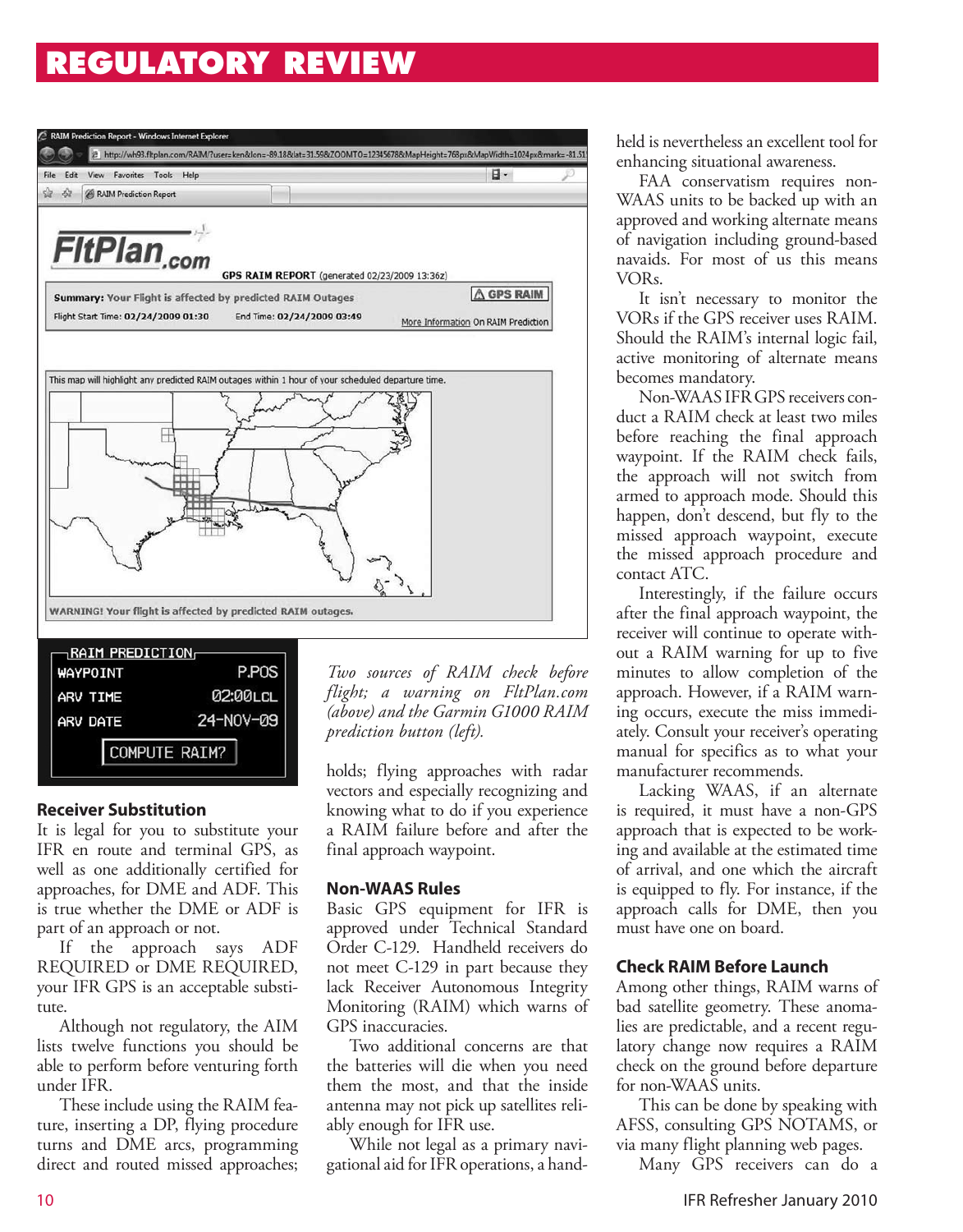## **REGULATORY REVIEW**

RAIM check for a predicted time. If you plan to fly a published GPS departure, obtain a RAIM prediction for your departure airport. Be aware that not all GPS receivers contain departure procedures in their database.

GPS operations must be conducted in accordance with the FAA-approved aircraft flight manual (AFM) or flight manual supplement. The AFM specifies, for instance, what kind of GPS approaches can be flown.

#### **GPS Is Not RNAV**

GPS is one form of area navigation or RNAV; the terms are not synonymous. File as /G in an IFR flight plan. If the GPS avionics fail, advise ATC as required by FAR 91.187 and amend your equipment suffix.

GPS approaches can only be flown in U.S. airspace; elsewhere the use of GPS must be approved by the FAA Administrator.

Similarly, GPS instrument approach operations outside the U.S. must be approved by that country. Some countries may have limitations on the use of their WAAS, known internationally as a Ground Based Augmentation System or GBAS.

#### **WAAS-Equipped Rules**

WAAS avionics are certified to meet TSO-C145A, TSO-C145B, TSO-C146A or TSO-C146B. In exactly the same manner as C-129, WAAS operations must be in accordance with the aircraft flight manual.

Beyond GPS NOTAMs, WAAS NOTAMs must also be checked before flight. The equivalent to RAIM for WAAS units is Fault Detection and Exclusion. FDE prediction is only required for oceanic or remote operation where GPS will be the primary source of navigation.

Probably the greatest difference between C-129 and C-145/146 is that WAAS avionics are evaluated without consideration of other systems. As a result, WAAS-qualified units do not require alternate equipment.



*A panel-mounted, WAAS-equipped GPS can count on coverage throughout most of North America (above).*

This added flexibility extends further since you can use a WAAS approach at an alternate airport provided that you flight plan for an LNAV approach or a conventional procedure that says "or GPS" in the title. Nonprecision alternate minima apply.

In furtherance of this notion, the FAA is selectively removing the Alternate-Not Authorized symbol from certain approaches so they can be used as WAAS alternates.

 WAAS is available over 95% of the U.S. 95% of the time. Like its conventional cousin, WAAS unavailability is predictable, but can be area-wide or site-specific.

If you arrive at your destination and the receiver offers you an approach with vertical guidance, take it. You



can fly an LPV approach if it's available with the same FAR 91.175 missed approach rules we know so well.

However if the WAAS should fail during the approach, then you may have to use higher LNAV minima, just like a glide slope failure on an ILS.

A WAAS approach plate may have a white-on-black rectangular W symbol annotation. This warns you that verti-

*(continued on page 14)*